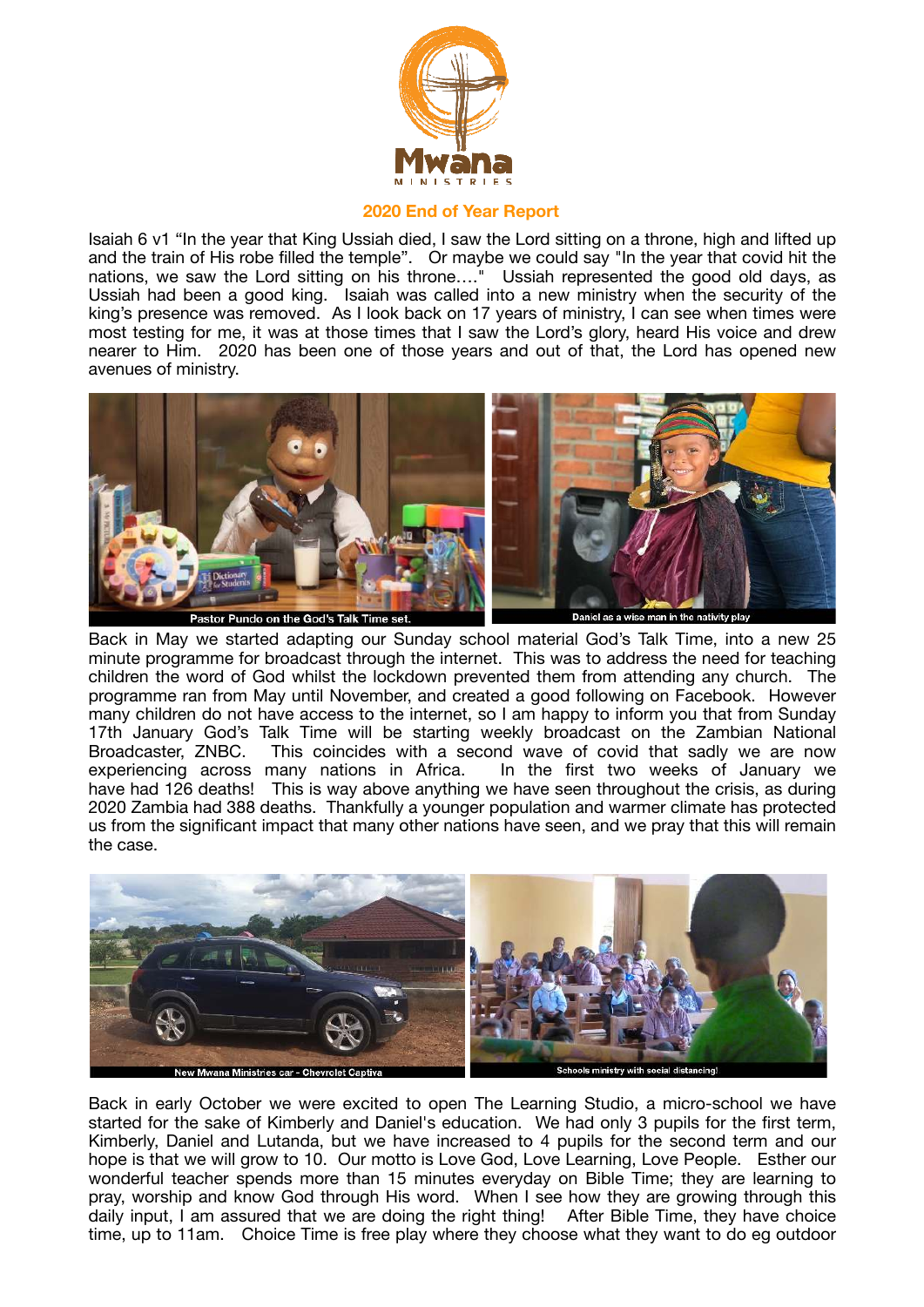play, sand pit, water table, play dough, dressing up, sensory table, blocks etc. Later in the morning we have Movement and Music, Story Time, Lesson Time, Arts & Crafts. It's really all about play as we want them to learn to love learning. Children are naturally curious and desire to learn, but many school systems (especially in Zambia) don't encourage that, this is what we want to avoid. "Children need the freedom and time to play. Play is not a luxury. Play is a necessity." KR Jamison.



Although the school is a not officially a Mwana activity, the park is under the umbrella of Mwana Ministries. Evans has been working very hard on the climbing frame and the bike track and I'm sure more will be added to the park in the coming months. We are prayerfully considering how we can use the park for outreach to the local community, whilst also protecting our privacy. I have no doubt kids will be excited to climb, jump, ride, swing and slide, and if they can hear about Jesus at the same time, it can be a place where lives are changed.

A couple of years ago some of you helped us purchase and plant trees in Mwana Park. Some of them have grown particularly well, while others have grown slowly but our park is looking very green and lush at present, especially after the good rains we have enjoyed.

As I reflect on the new things we have done this year; on our online Sunday school - God's Talk Time, The Learning Studio and developing Mwana Park, I realise that this would not have been possible if it hadn't been for the covid restrictions and the free time that this availed us.

We are happy to announce that two of our Mwana Action young people have graduated. Jones Musonda has graduated with a four year Bachelor Degree in Nursing and Midwifery and is about to start a job in Mungwi District Hospital in the Northern Province of Zambia. Becky Chisanga has also graduated with a Diploma in Secondary Teaching and is currently looking for a job. For Jones and Becky these certificates are very significant for them and their families! For Evans, myself, our trustees and our supporters, seeing young people graduate is a very rewarding part of what we do.





Mercy is in her final year of school.